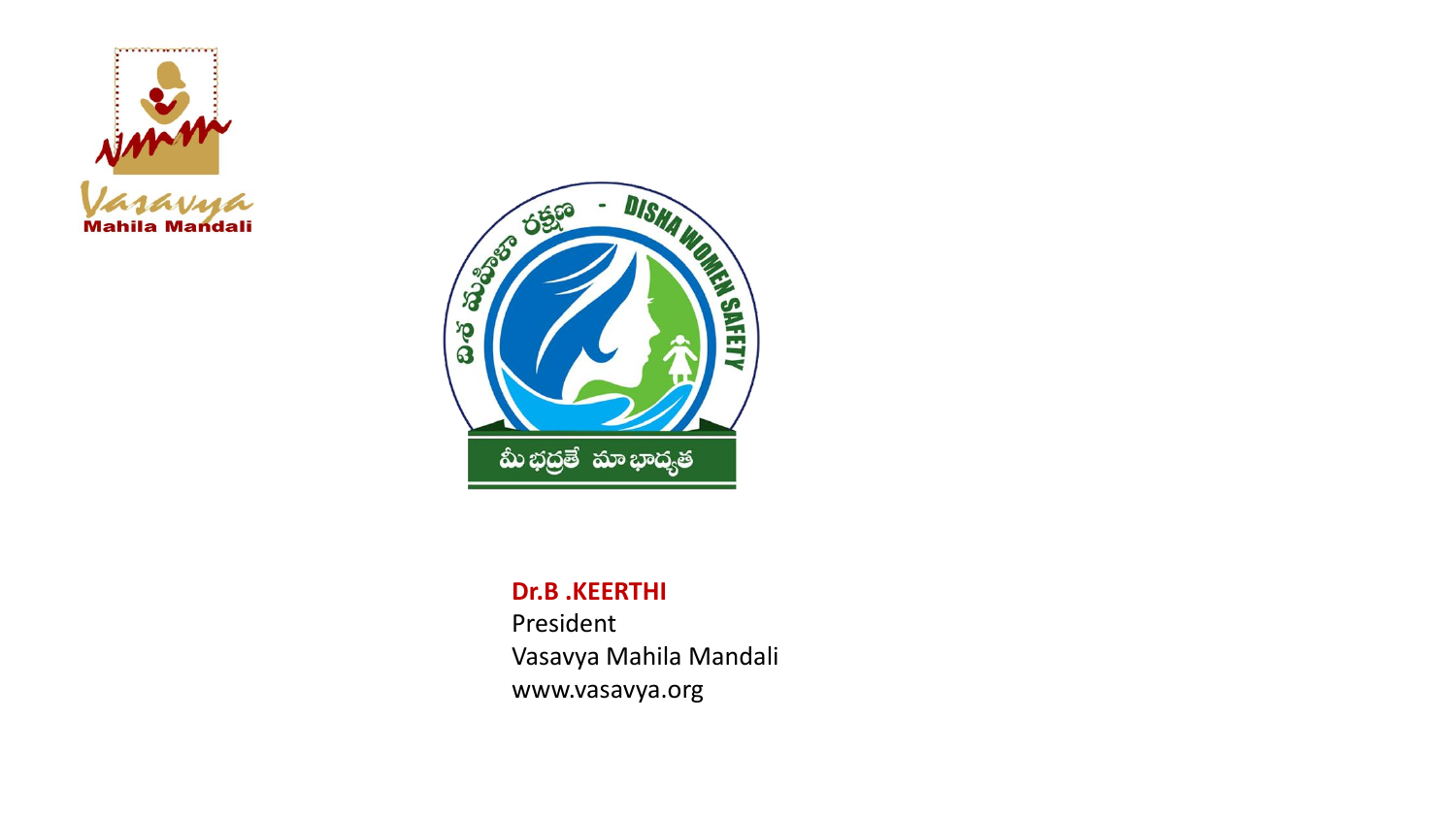# **SITUATION OF CRIME AGAINST WOMEN NCRB Report 2020**

- **'967 rape cases were reported in 2020 as opposed to 1,231 in 2019'**
- Crime against women in the Capital has reduced by 24% in 2020 as compared to 2019, shows the data shared by National Crime Records Bureau (NCRB).
- According to it, total crime against women reported in 2020 came down to 9,782 incidents from 12,902 in 2019.
- https://www.thehindu.com/news/cities/Delhi/crimes-against-women-dip-by-24 cybercrimes-see-55-rise-ncrb-data/article36486113.ece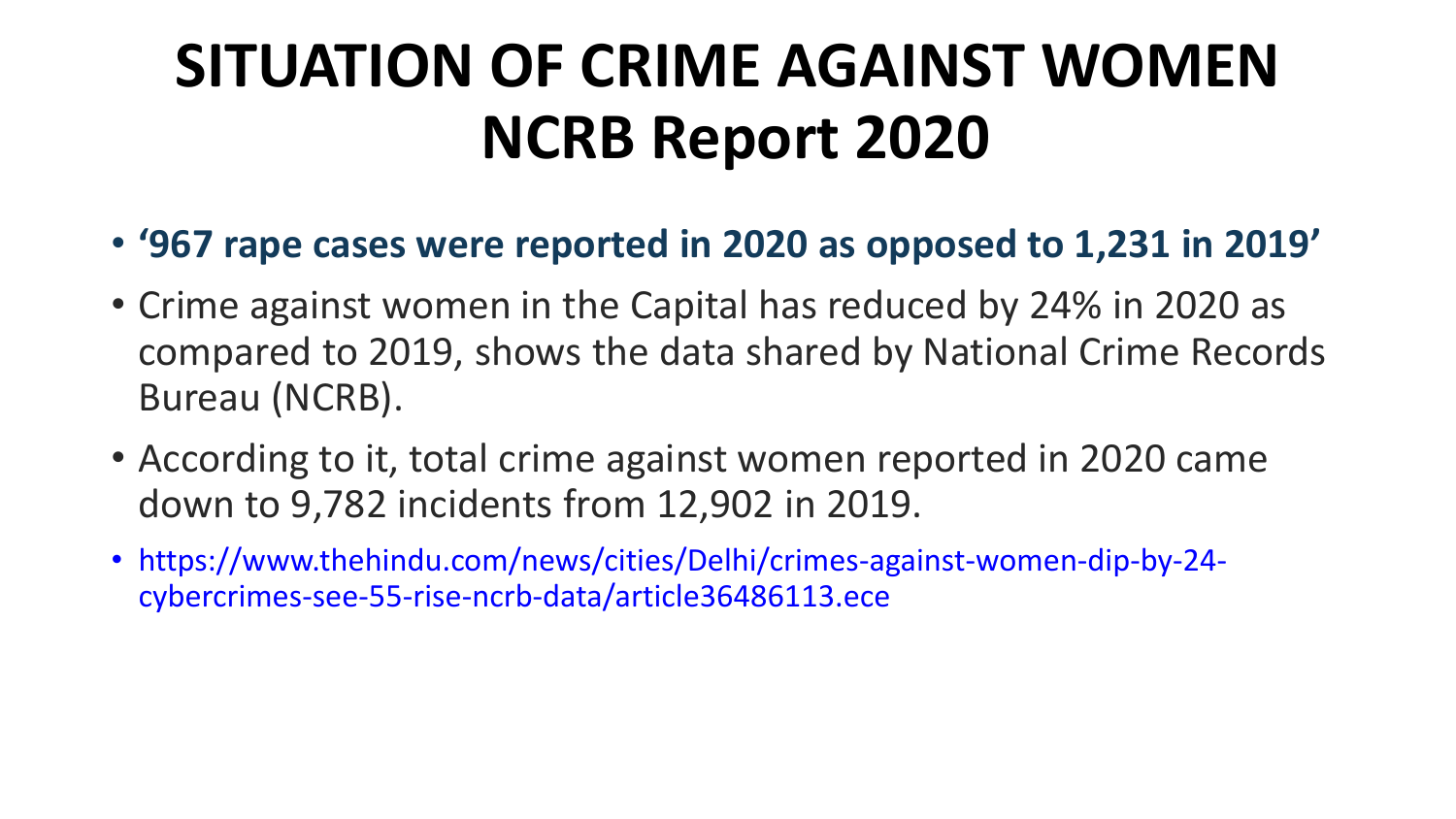#### **CRIME AGAINST WOMEN – NCRB Data**

| <b>TYPE OF CRIME AGAINST</b><br><b>WOMEN</b> | 2019 | 2020 |
|----------------------------------------------|------|------|
| Assault on women                             | 1088 | 938  |
| <b>Sexual Harassment</b>                     | 862  | 644  |
| Rape cases                                   | 1231 | 967  |
| <b>Stalking</b>                              | 388  | 235  |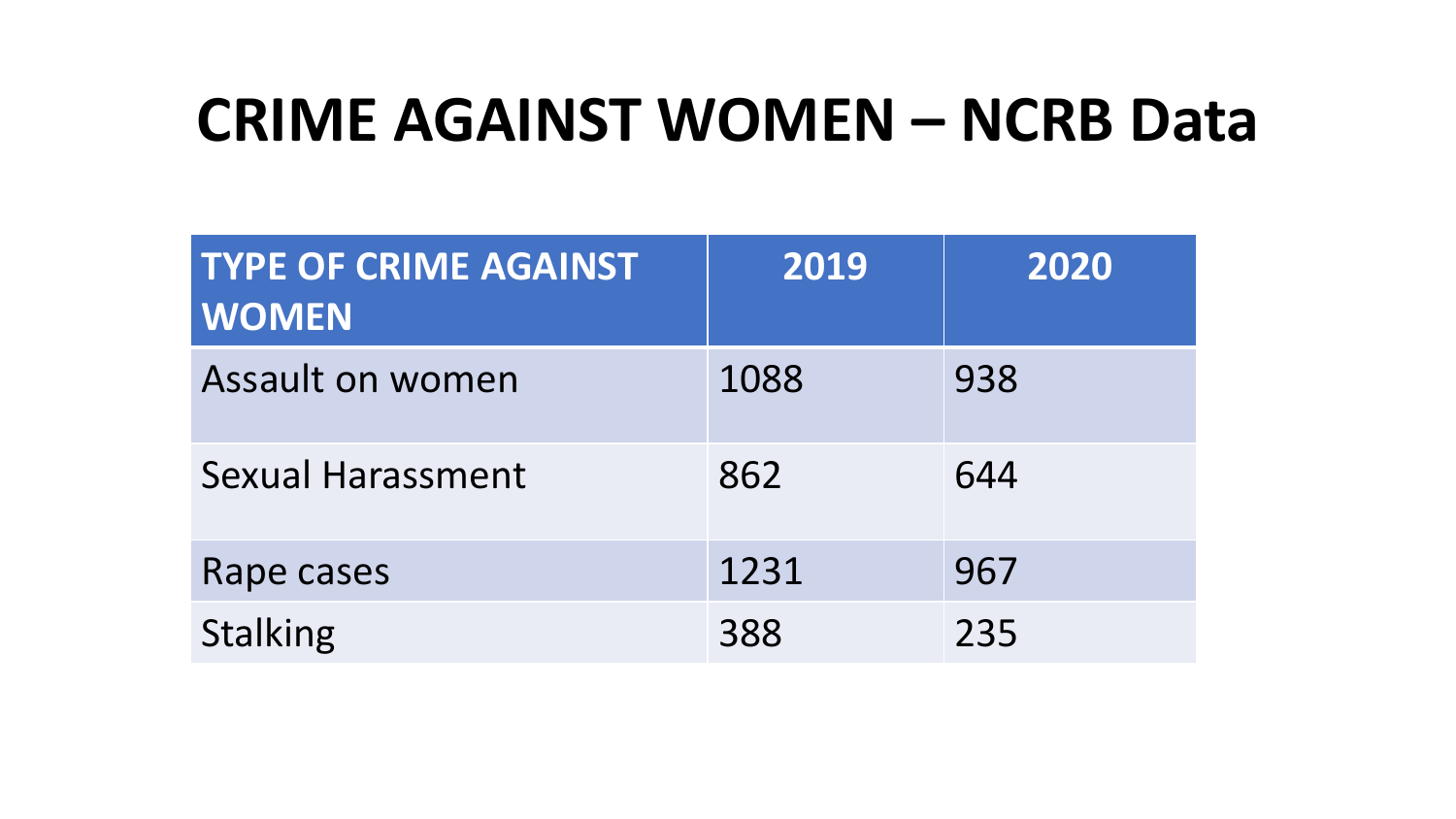# **DISHA?**

Disha is the name given to a veterinarian who was **raped and murdered** [in Hyderabad on November 27,2019. She was alleg](https://indianexpress.com/article/india/hyderabad-vet-rape-murder-case-a-timeline-of-events-since-november-27-6153281/)edly abducted by four men who offered to help her fix her bike's flat tyre. The body of the woman was found burnt around 30 km away at an underpass near Shadnagar on the NH-44. Inquiries revealed that the four planned the abduction by puncturing her bike's tyre.

The four accused were arrested amid widespread protests across the nation seeking justice for the victim. On the morning of December 6, the Cyberabad police **[shot all four accused in an encounter](https://indianexpress.com/article/india/hyderabad-veterinary-rape-murder-case-telangana-police-encounter-accused-killed-6153186/)**, saying they tried to attack the police force while they were conducting a reconstruction of the crime scene.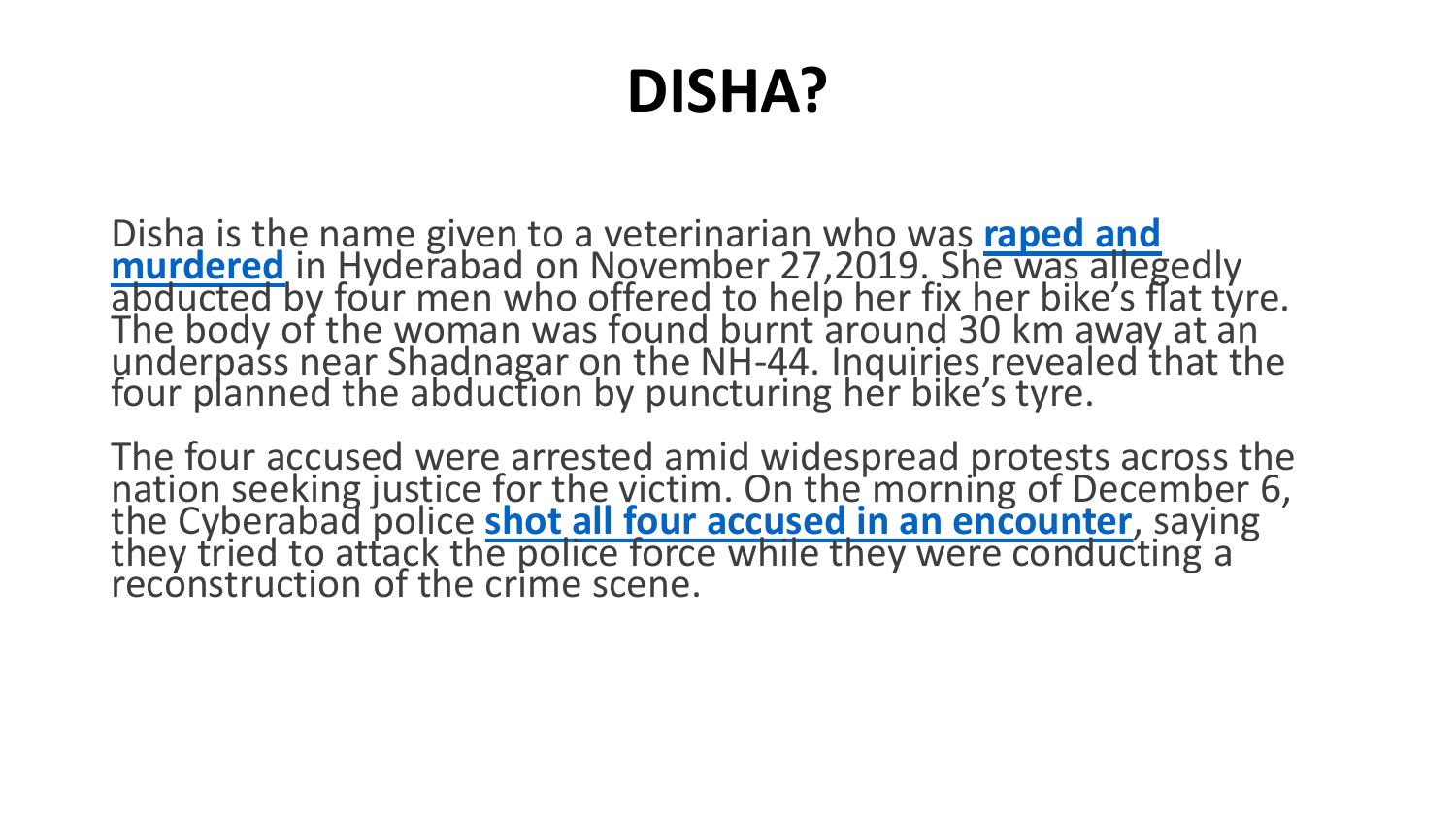# DISHA BILL

• The Andhra Pradesh Legislative Assembly passed the Andhra Pradesh Disha Bill, 2019 (Andhra Pradesh Criminal Law (Amendment) Act 2019).

• The bill provides for awarding death sentence for offences of rape and gangrape and expediting trials of such cases to within 21 days.

• **The Act envisages the completion of: investigation in seven days trial in 14 working days, where there is adequate conclusive evidence and reducing the total judgment time to 21 days from the existing four months.** 

The AP Disha Act also prescribes **life imprisonment for other sexual offences against children and includes Section 354 F and 354 G in IPC.**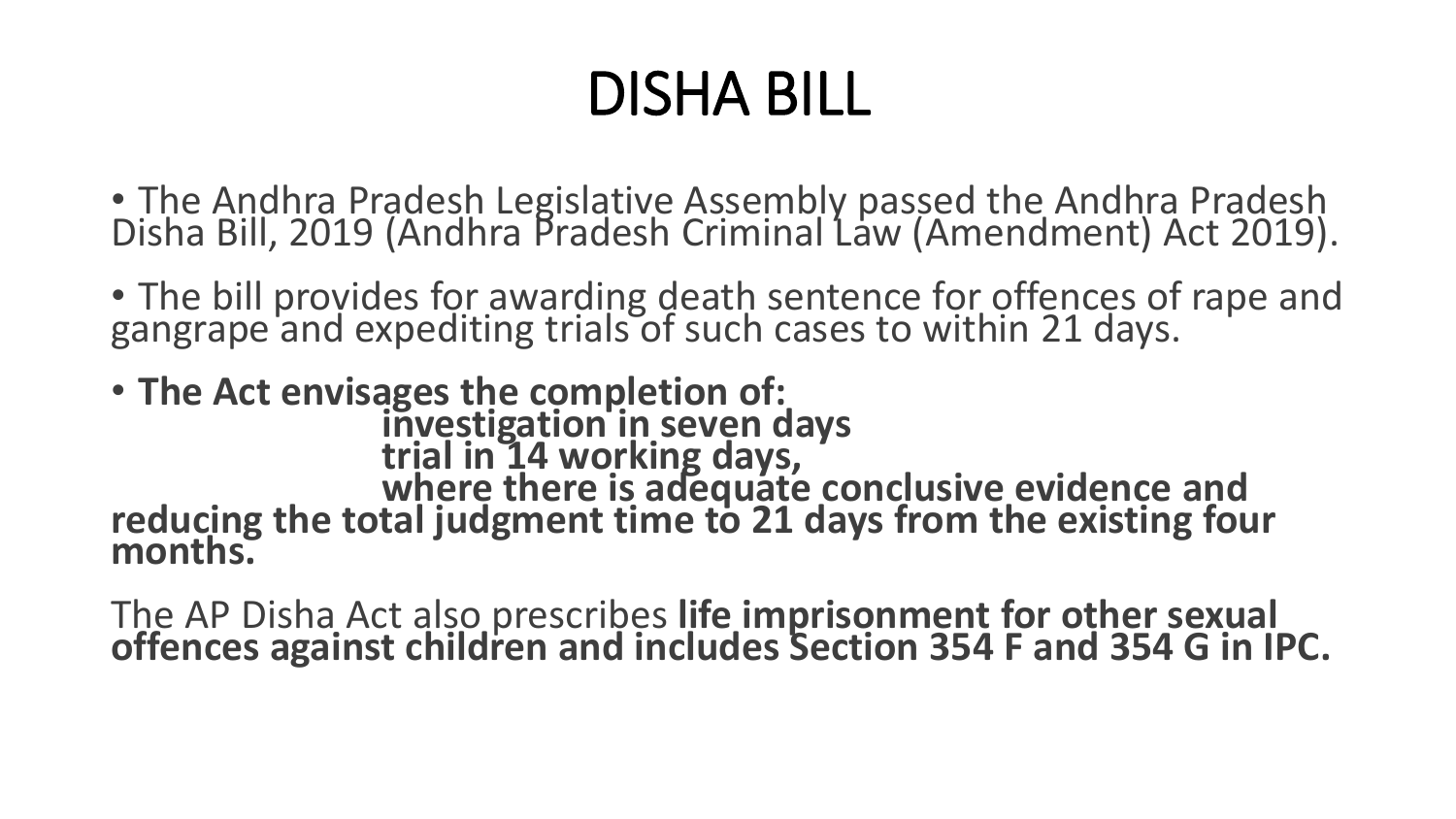# HIGHLIGHTS OF DISHA ACT

Andhra Pradesh government passed the Disha Bill intending to **provide better security and protection towards citizens, mainly women and report instances of harassment, sexual harassment, and other crimes against women.**

The app has expedited the investigation of cases related to atrocities against women and led to taking appropriate steps to direct these cases through the legal system with the required evidence.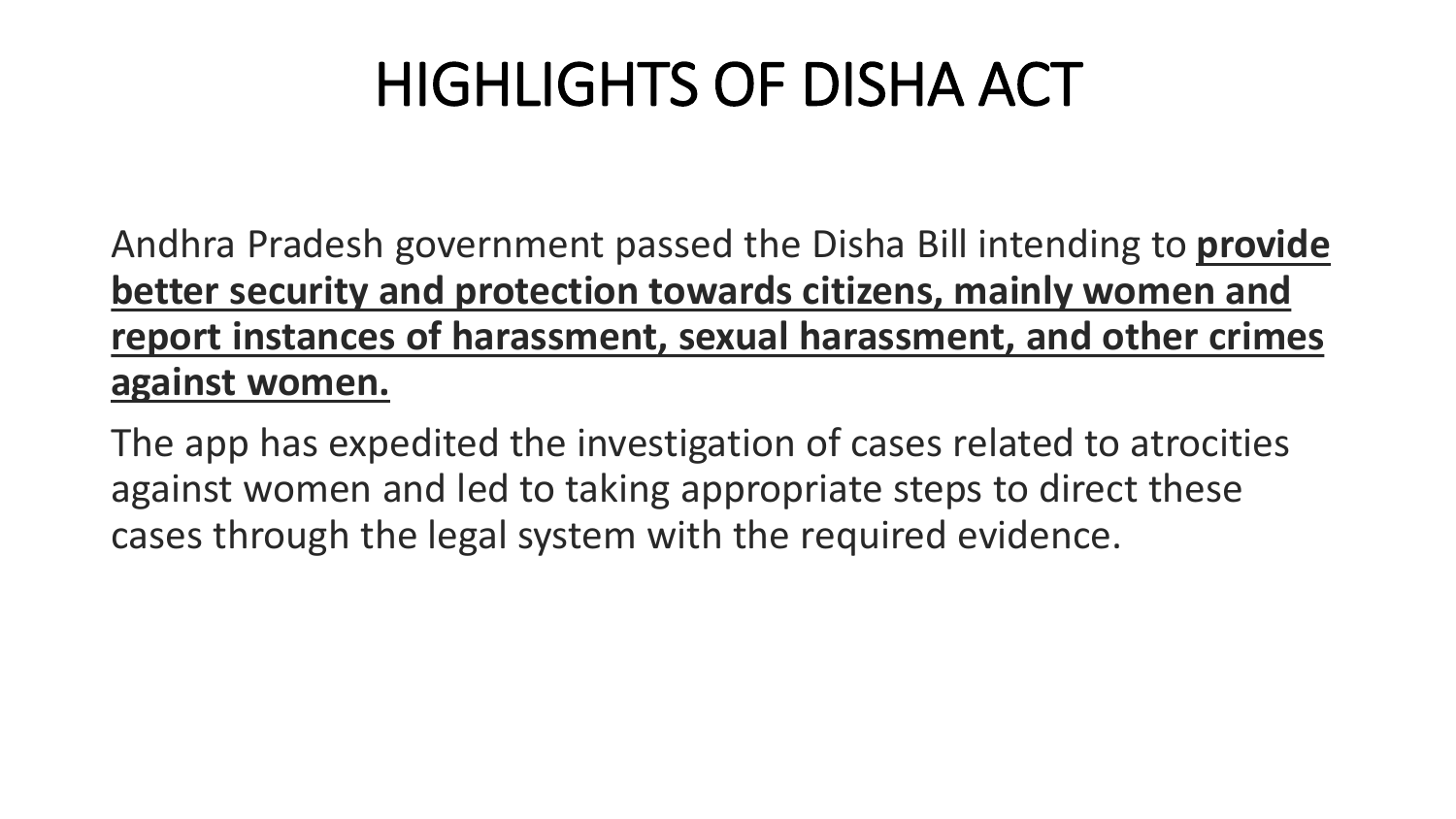# INTRODUCING WOMEN AND CHILDREN OFFENDERSS REGISTRY

- The government of India has launched a National Registry of Sexual offenders but the database is not digitized and is not accessible to the public.
- In the Andhra Pradesh Disha Act, 2019, the Andhra Pradesh government will **[establish, operate and maintain](https://indianexpress.com/article/india/andhra-to-make-list-of-sexual-offenders-public-disha-bill-6165983/) a register in electronic form, to be called the 'Women & Children Offenders Registry'.**
- This **registry will be made public** and will be available to law enforcement agencies.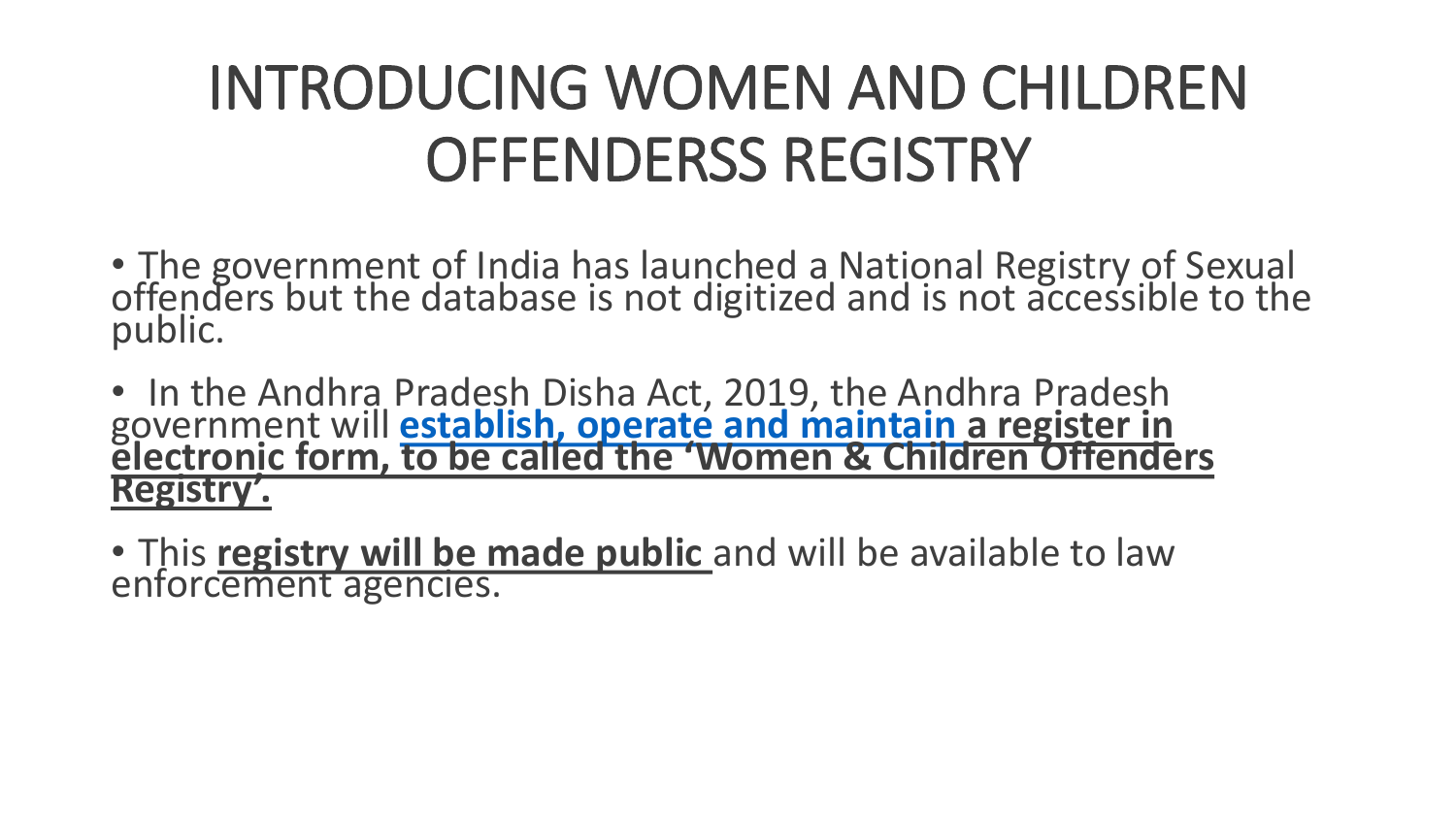# **EXCLUSIVE PUNISHMENT OF DEATH PENALTY FOR RAPE CRIMES**

• At present, provision for punishing an offender in a rape case is a fixed jail term leading to life imprisonment or the death sentence.

• The Disha Act 2019 has prescribed the **death penalty for rape crimes**  where there is adequate conclusive evidence. Provision is given by amending Section 376 of the Indian Penal Code, 1860.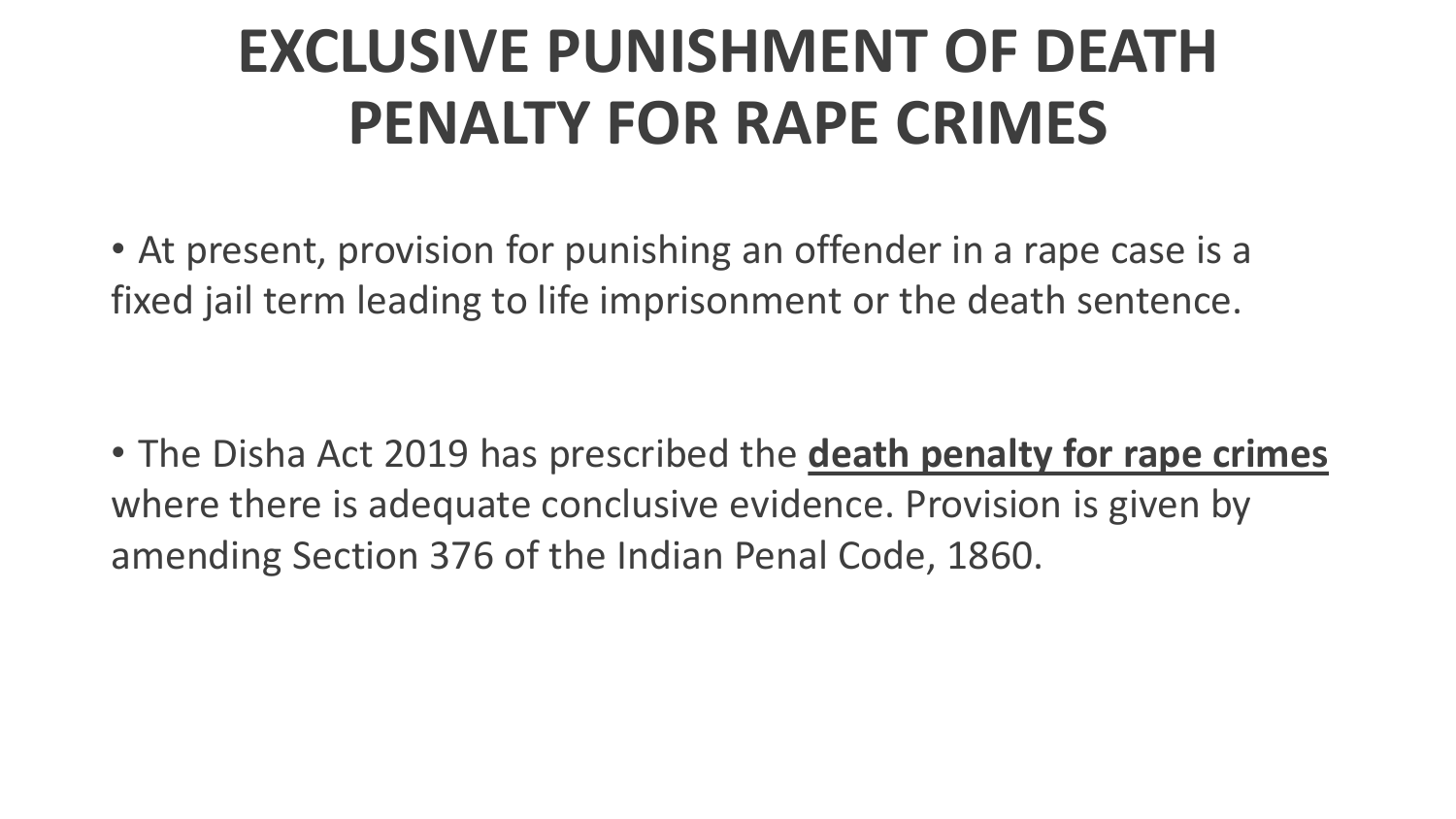#### **REDUCING THE JUDGEMENT PERIOD TO 21 DAYS**

- The existing judgment period as per the Nirbhaya Act, 2013 and Criminal Amendment Act, 2018 is 4 months (two months of investigation period and two months of trial period)
- As per the Andhra Pradesh Disha Act 2019, **the judgment will now have to be pronounced in 21 working days from date of offence in cases of rape crimes with substantial conclusive evidence.**

• The investigation shall be completed in seven working days and trial shall be completed in 14 working days. For this, **amendments have been made to Section 173 and Section 309 of the Code of Criminal Procedure Act, 1973 and via the introduction of additional clauses in the act.**

• The same has been done in cases involving minors.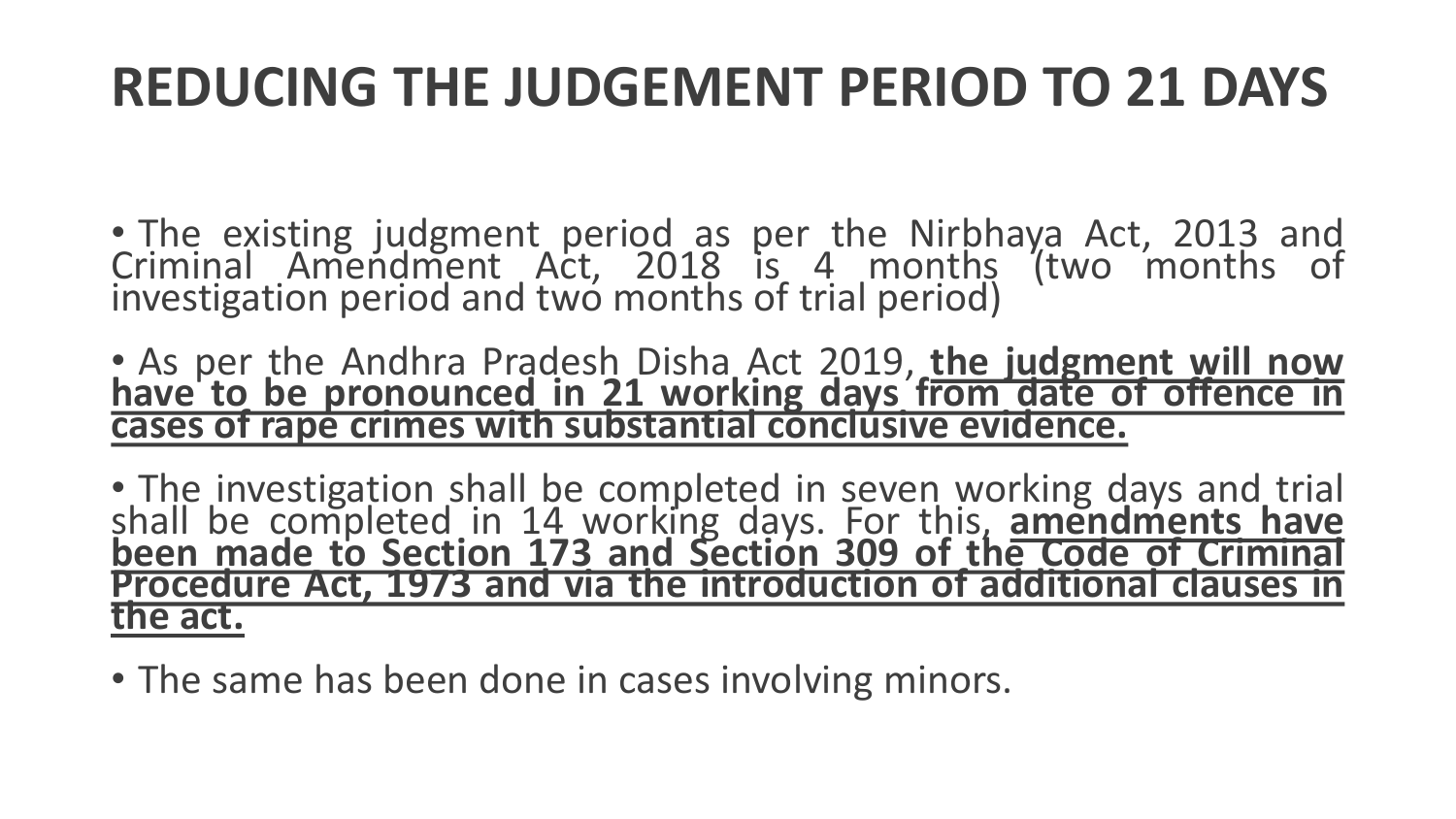#### **STRINGENT PUNISHMENT FOR SEXUAL OFFENCES AGAINST CHILDREN**

- In cases of molestation/sexual assault on children under the POCSO Act, 2012, punishment ranges from a minimum of three years to maximum of seven years of imprisonment.
- In the Andhra Pradesh Disha Act 2019, apart from rape, the Government of Andhra Pradesh **prescribes life imprisonment for other sexual offences against children.**
- **New Sections 354F and Section 354G 'Sexual Assault on Children' is being inserted in the Indian Penal Code, 1860.**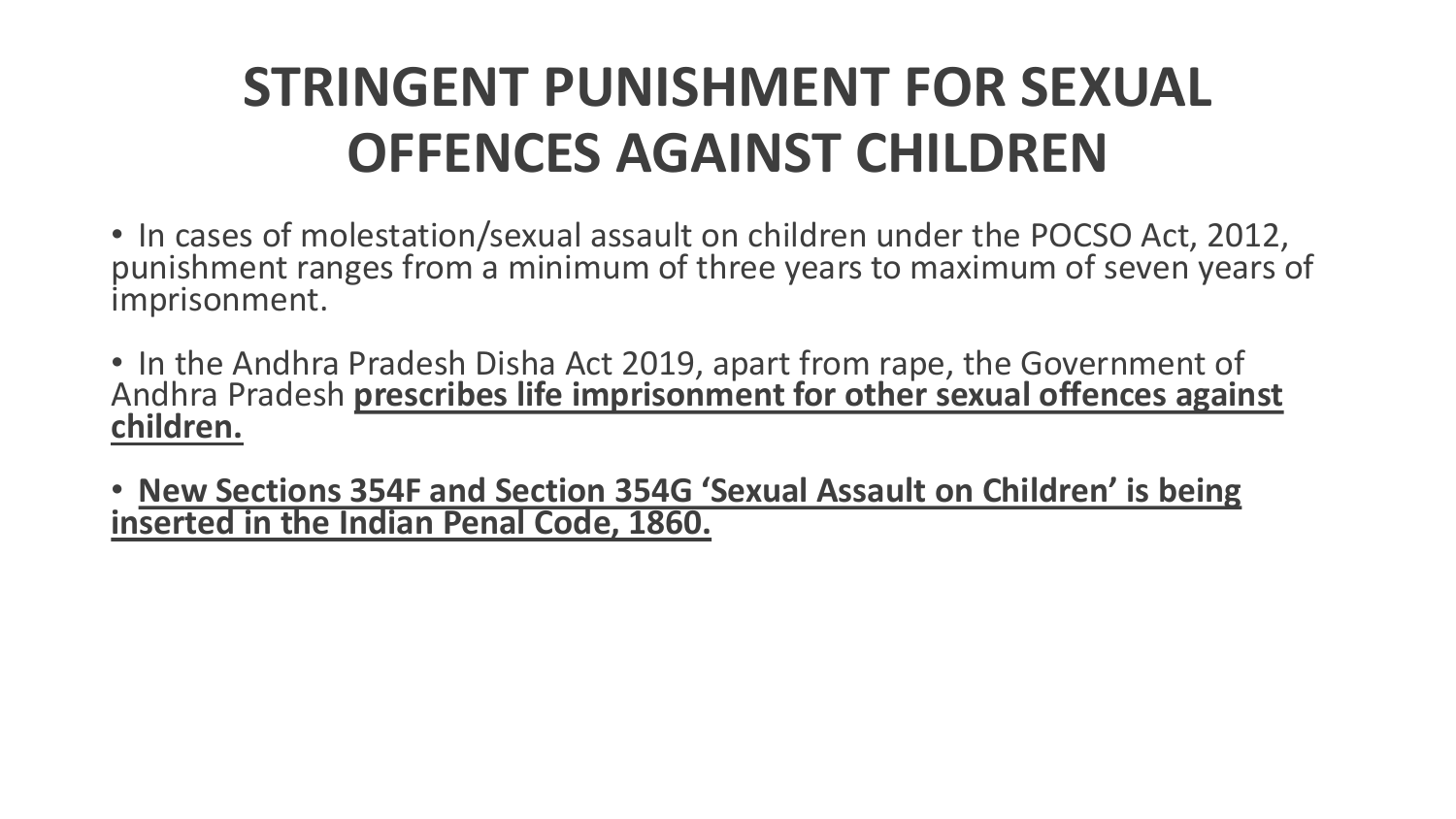# **PUNISHMENT FOR HARASSMENT FOR WOMEN THROUGH SOCIAL MEDIA**

• At present, no such provision exists in the Indian Penal Code. In the AP Disha Act, 2019, in cases of harassment of women through email, social media, digital mode or any other form, the guilty shall be punishable with imprisonment

• The imprisonment will be for a term which may extend to two years on first conviction and with imprisonment for a term which may extend to four years on second and subsequent conviction.

#### • **A new Section 354E 'Harassment of Women' is being added in Indian Penal Code, 1860**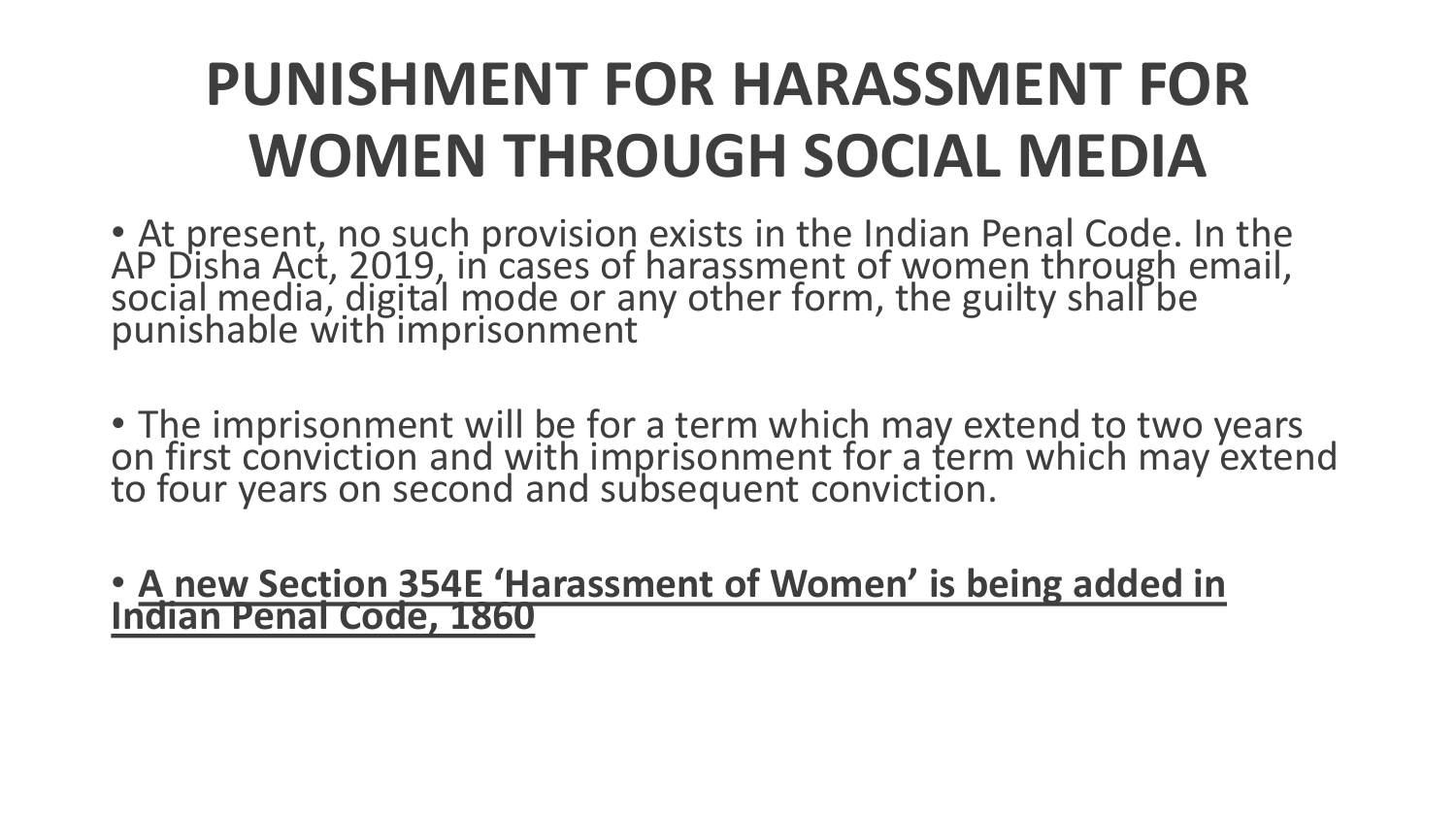# **ESTABLISHMENT OF SPECIAL COURTS**

- In the AP Disha Act, 2019, the government will **establish exclusive special courts in each district to ensure speedy trial.**
- These courts will exclusively deal with cases of offences against women and children including rape, acid attacks, stalking, voyeurism, social media harassment of women, sexual harassment and all cases under the POCSO Act.
- The state government has introduced the **'Andhra Pradesh Special Courts for Specified Offences against Women & Children Act, 2019**′.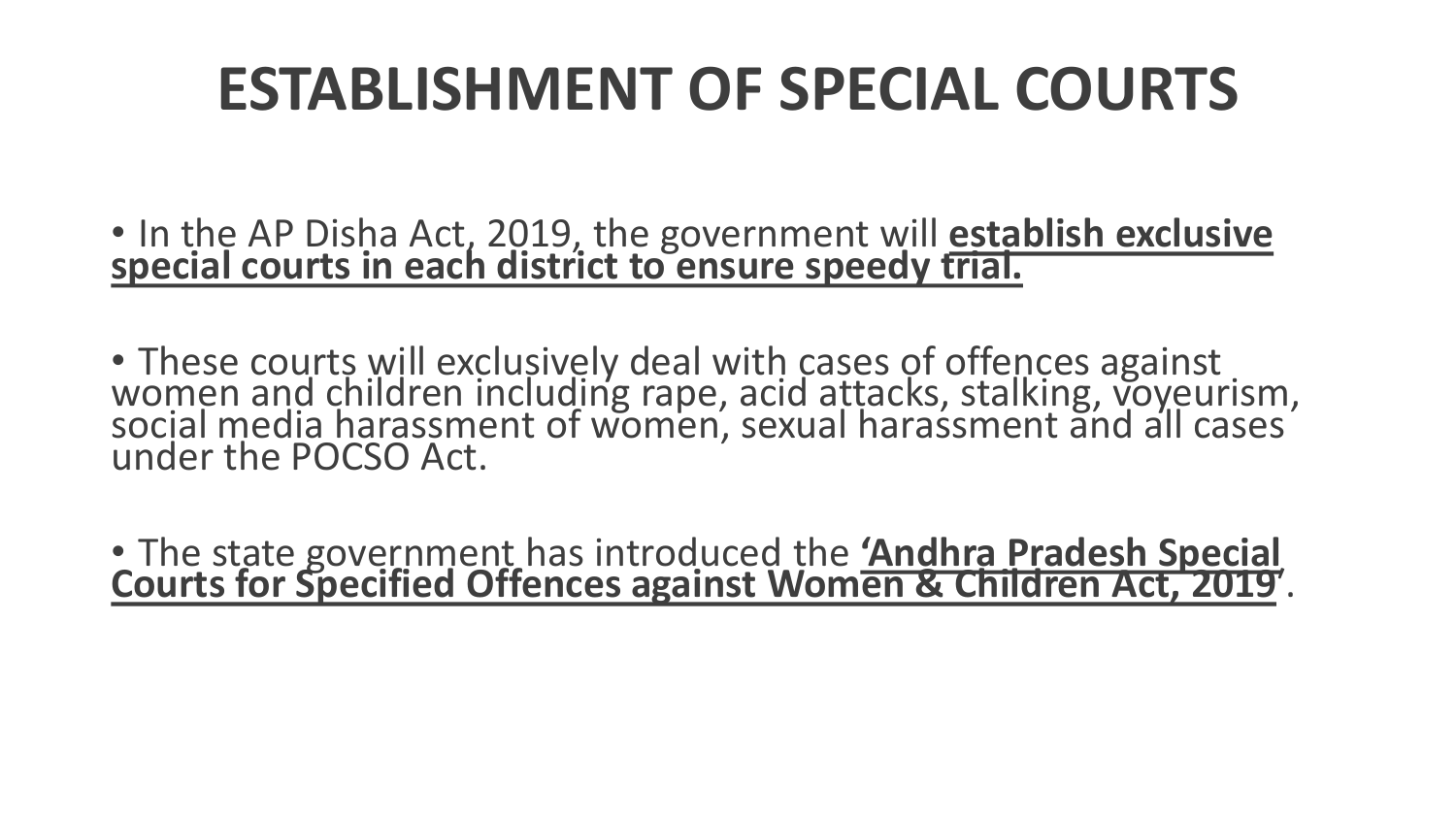# **REDUCING APPEAL TO 3 MONTHS FOR DISPOSAL OF RAPE CASES**

- At present, the period for disposal of appeal cases related to rape cases against women and children is six months.
- In the Andhra Pradesh Disha Act, 2019, the **period for disposal of appeal cases has been reduced to three months.**

• **Amendments are being made in Section 374 and 377 of Code of Criminal Procedure Act, 1973.**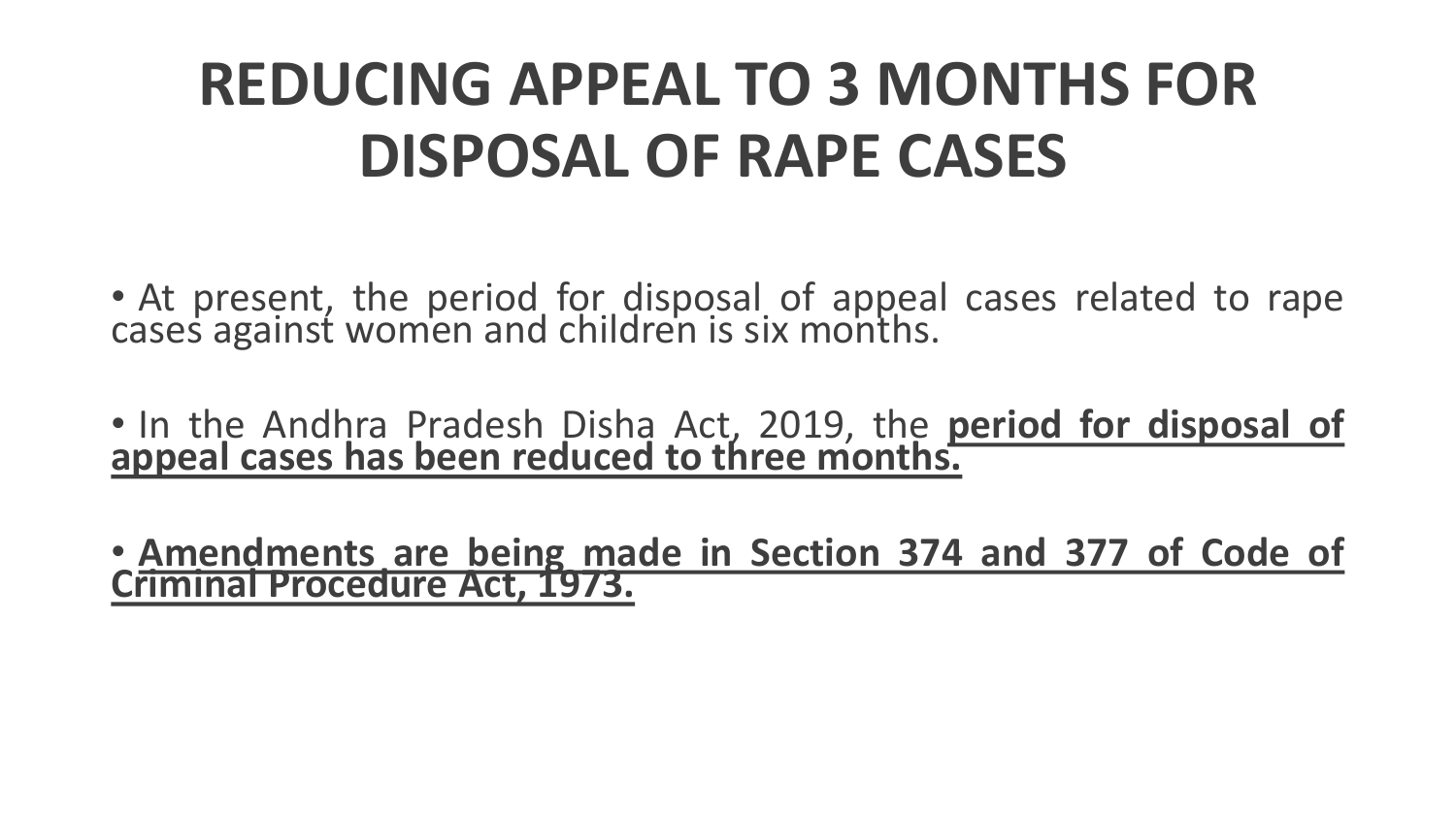#### **CONSTITUTION OF SPECIAL POLICE TEAMS AND APPOINTMENT OF SPECIAL PUBLIC PROSECUTOR IN SPECIAL COURTS**

• There is no such provision in existing laws.

• In the Andhra Pradesh Disha Act, 2019, the government will **constitute special police teams at the district level to be called District Special Police Team** to be headed by DSP for investigation of offences related to women and children.

• The government will also **appoint a special public prosecutor for each exclusive special court.**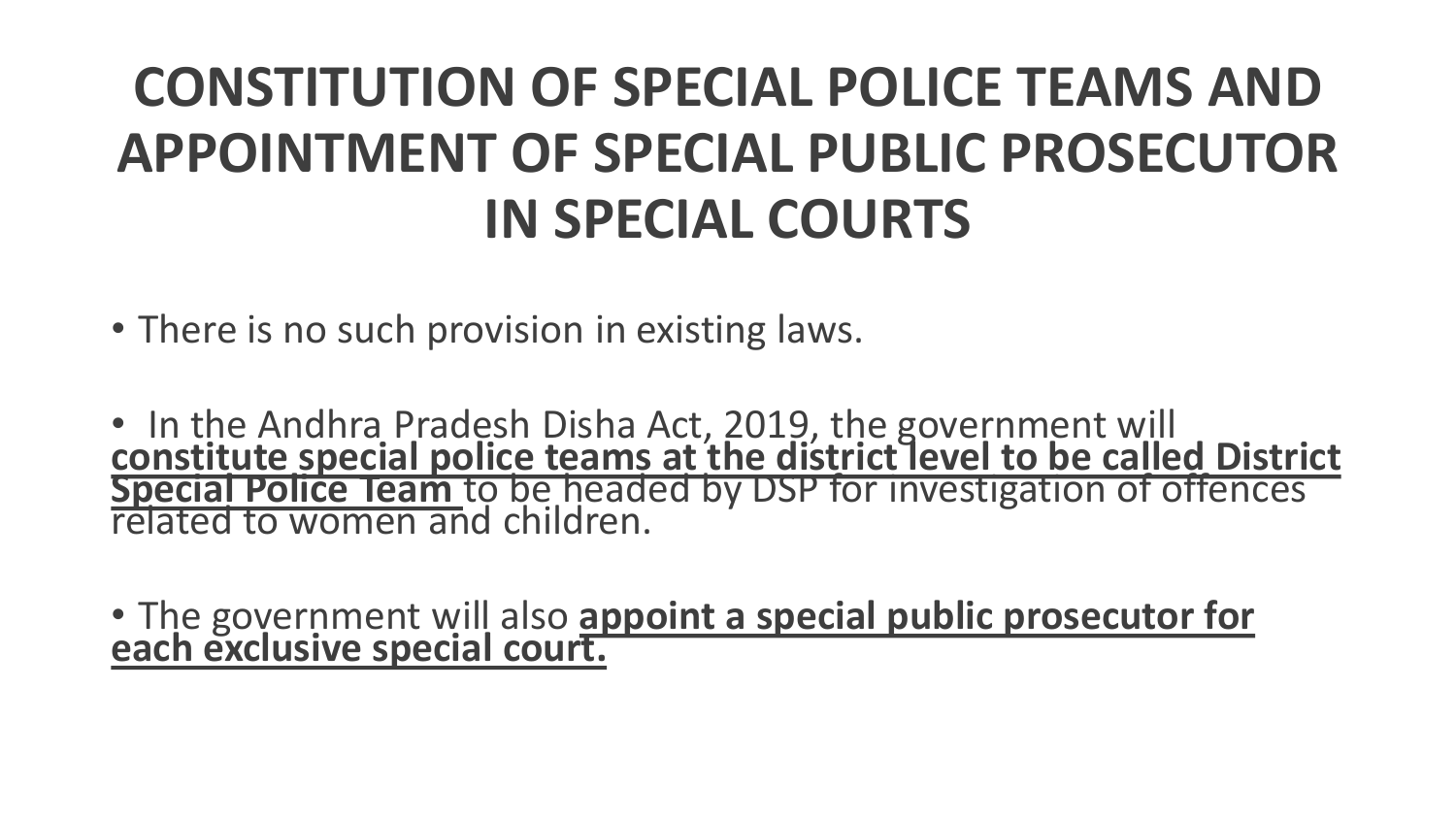### PASSING BILL AT STATE LEGISLATURE

- State is keen in **creating perfect infrastructure for the effective implementation of the AP Disha Bill**, **as soon as the Parliament enacts** it.
- It is known that the AP Legislative Assembly already passed the Bill with certain Amendments to the CrPC and sent it to the Parliament.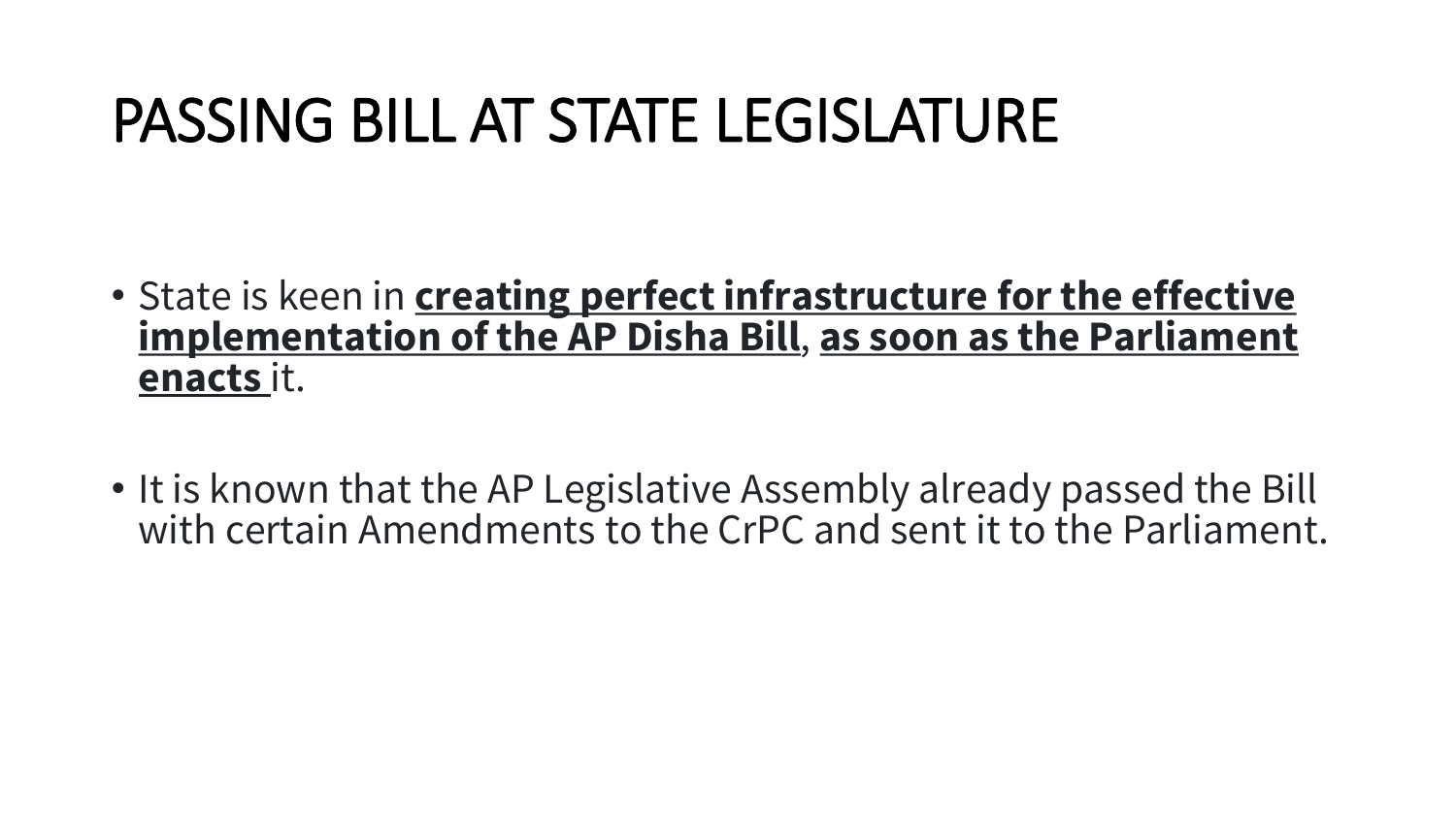#### ACTIONS TAKEN

#### • **FOERNSIC LABORATORIES**:

- Number of Forensic labs planned: 3 Regional Forensic labs +1 AP Police HQ: in the process of upgradation
- It maintains highest quality in the analysis and prompt reporting and has set up **24 mobile** forensic science laboratories called CLUES in all district headquarters to collect physical evidence from crime scenes.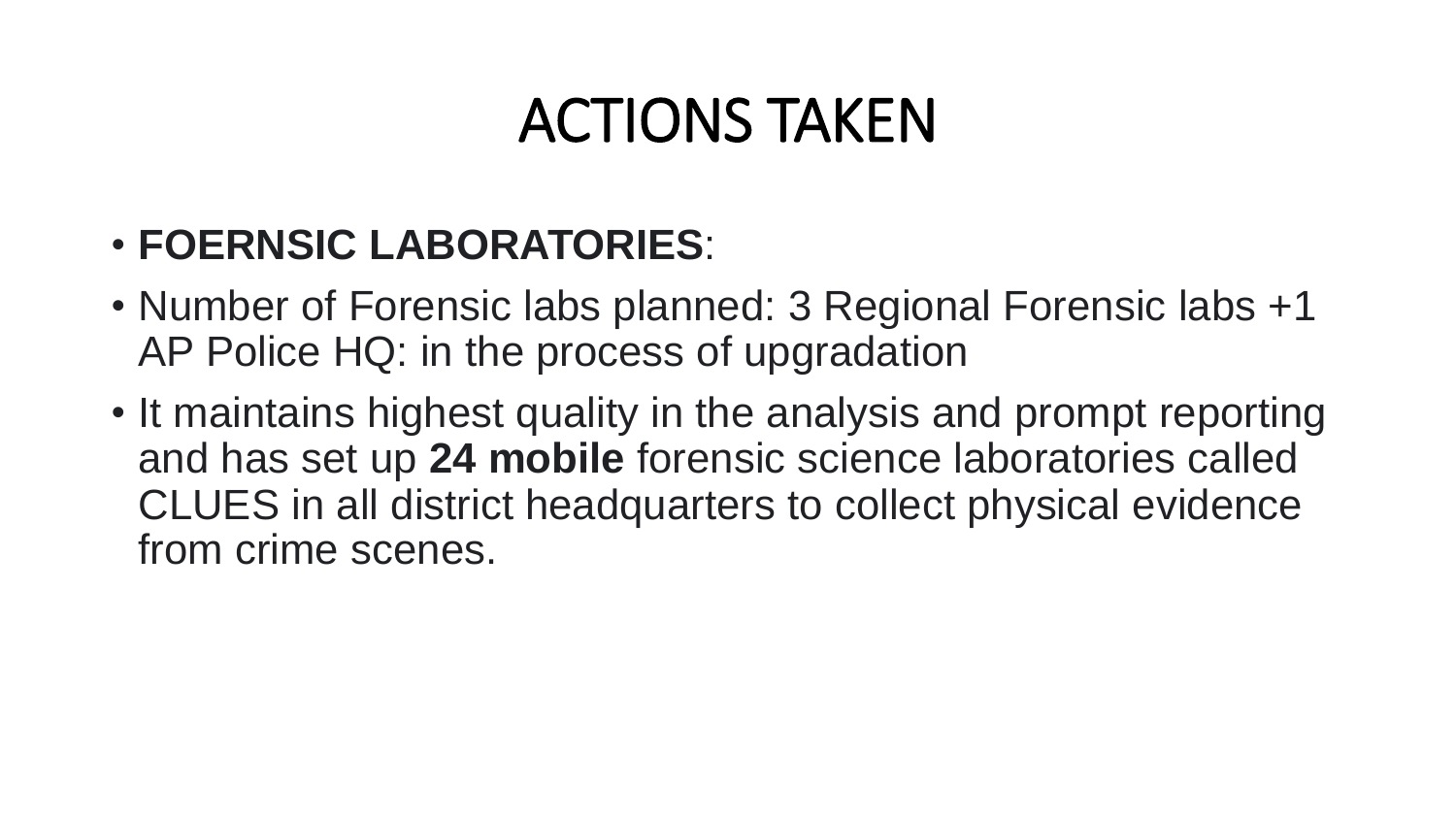#### DISHA POLICE STATIONS

- 18 DISHA POLICE STATIONS
- TEAM
- 1 Deputy Superintendant of Police
- 2 Circle Inspectors
- 3 Sub Inspectors
- 36 to 47 support staff for investigations.
- 30% additional salary to the DISHA team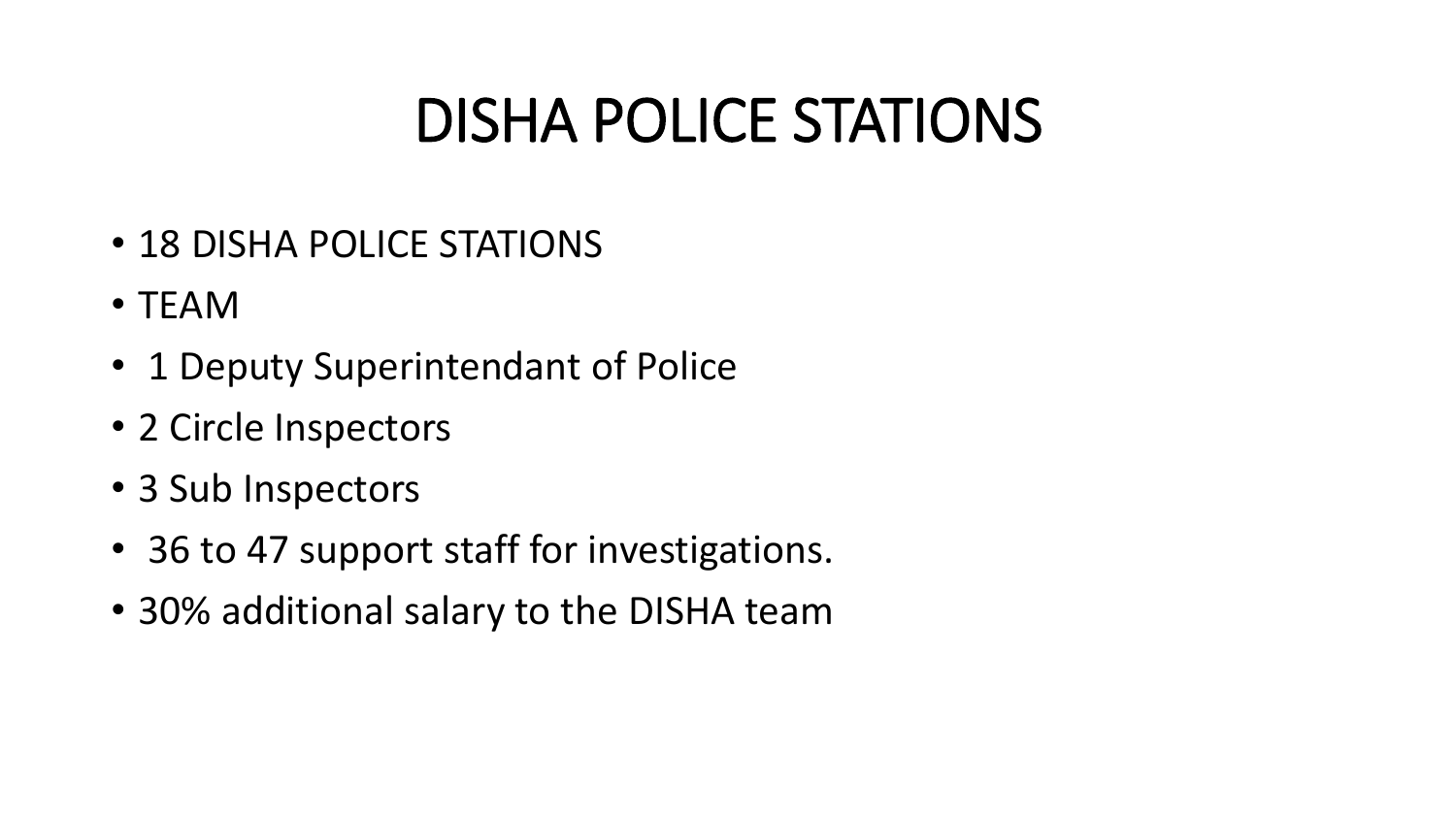#### DISHA SOS APPLICATION 47 lakhs downloads

This application can be downloaded from the Google play store and Apple app store.

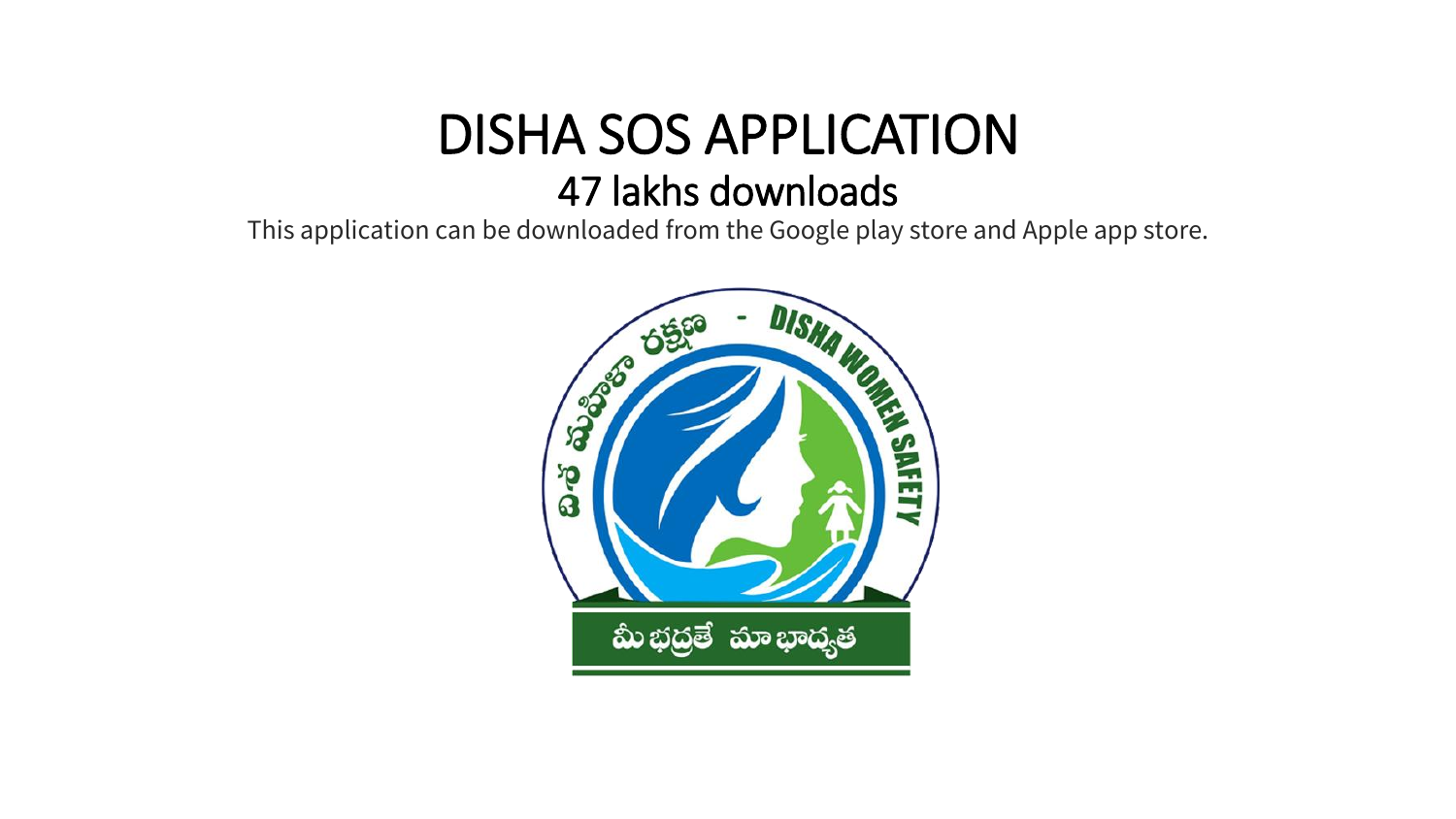# **FEAATURES OF DISHA APPLICATION**

- The features of this application include an SOS button which sends out an alert once pressed to the Disha Command Control Centre, immediately notifying the police close to the location of the alert and simultaneously notifies registered emergency contacts as well, a total of 5 numbers can be registered as emergency contacts.
- A new feature called "Track My Travel" was incorporated in the application as an added measure for safety and supervision during travel. Emergency dial assistance numbers, 100 and 112 are also included in the application.
- A specific option is provided in the application to receive the contact information of police officials from the nearest police station, also the contact information of Hospitals, Maternity centres, trauma care centres, blood banks, and pharmacies made accessible from the application.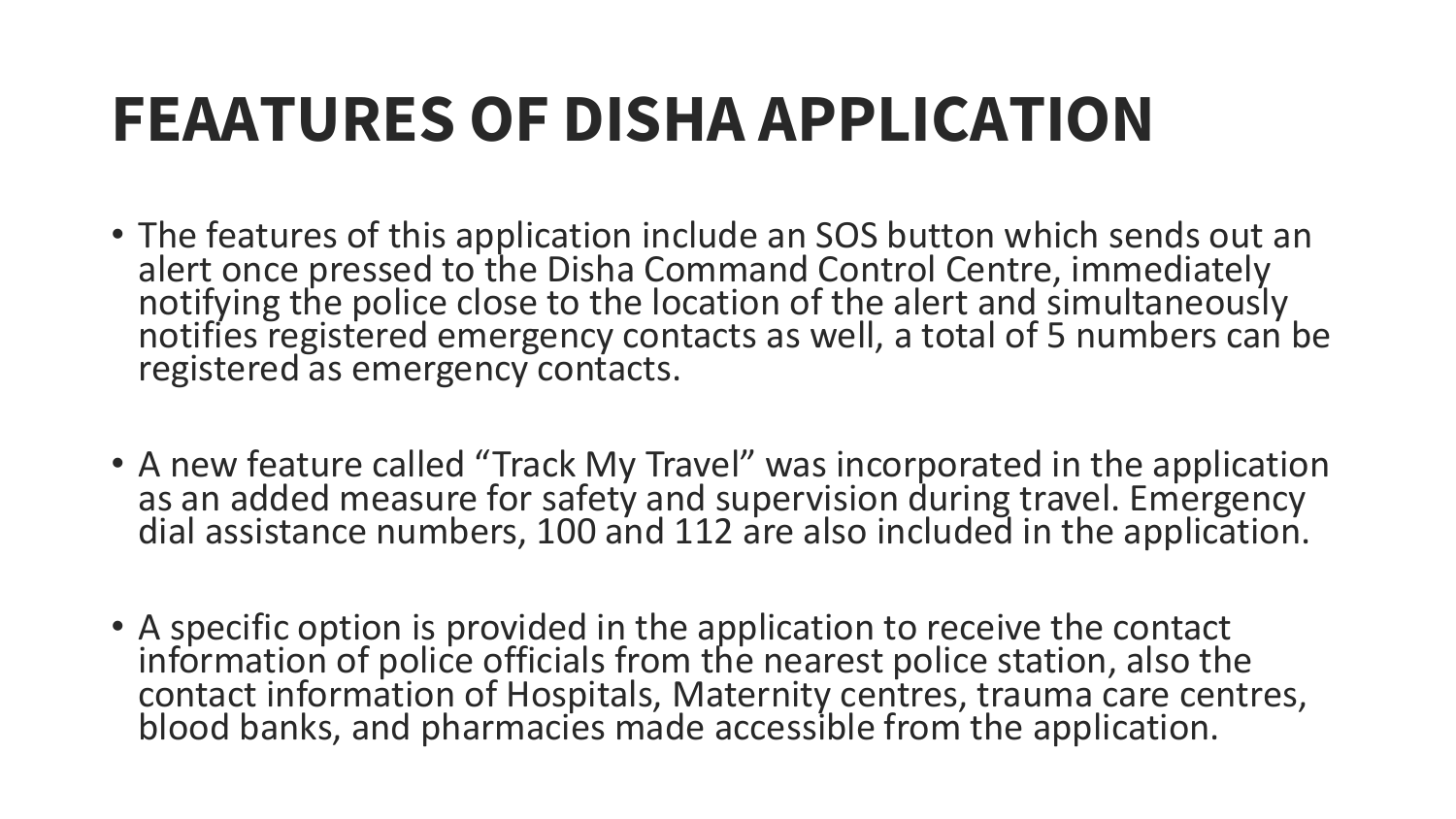# UTILITY OF DISHA App

- 1,68,483 SOS requests have been sent out and addressed
- Total of 220 FIRs have been registered and 1297 actionable cases have been taken on by the Andhra Pradesh Police.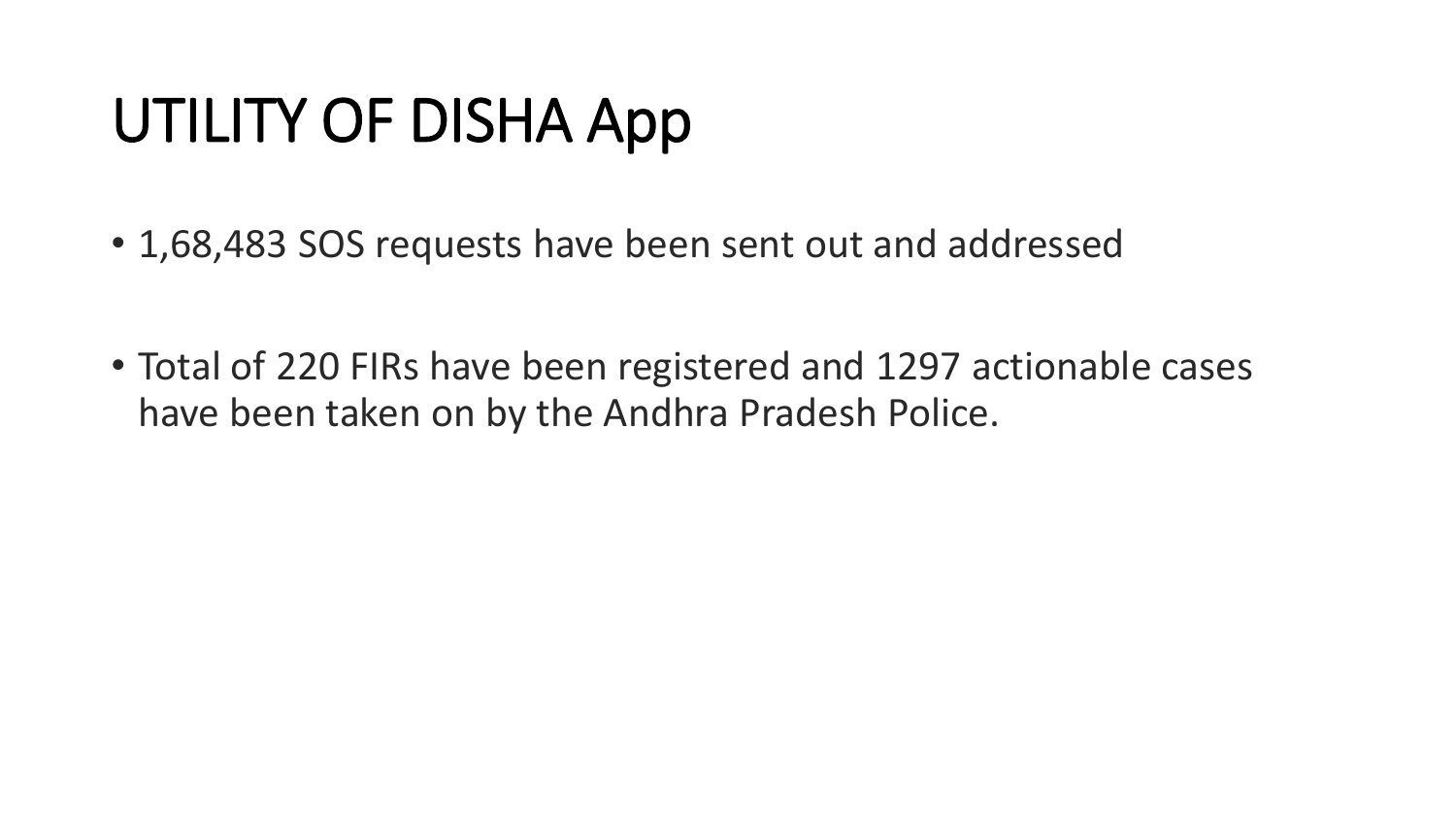### CURRENT STATUS

- AP Government has submitted to Government of India
- The same circulated by GOI to different departments
- GOI asked for clarifications and waiting for the clarifications from AP State Government.

Source: Ministry of Home Affairs,27 JULY2021 by PIB Delhi NDW/RK/PK/AY/DDD/1232 <https://pib.gov.in/PressReleasePage.aspx?PRID=1739499>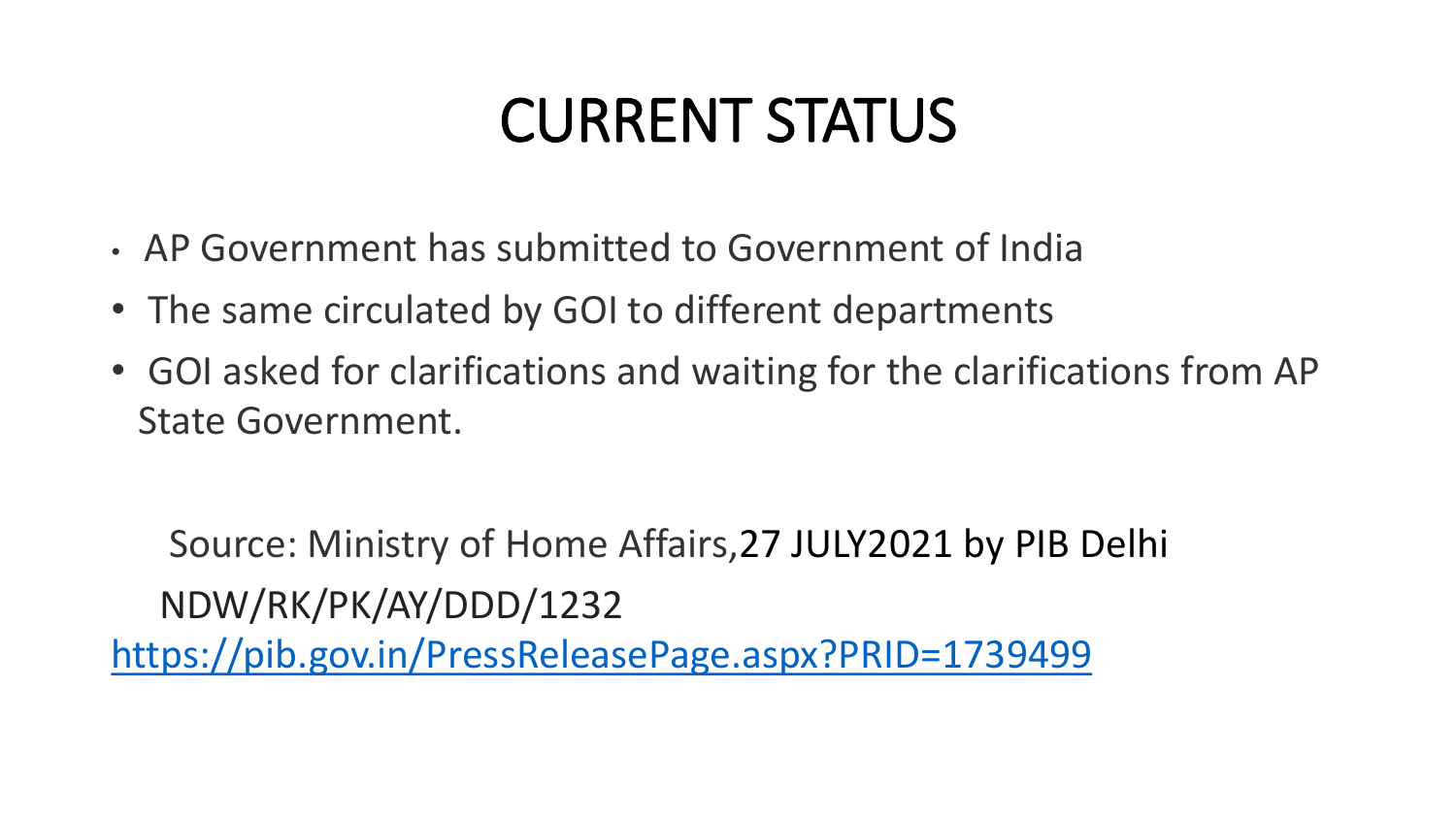### ZERO FIRs

- From December 03, 2019 till 31 August 2021
- 546 ZERO FIRs have been registered across various police stations in AP.
- Out of which,
	- 149 were registered in 2021 (till August 31)
	- 338 of them were registered in 2020
	- 59 in 2019 (from December).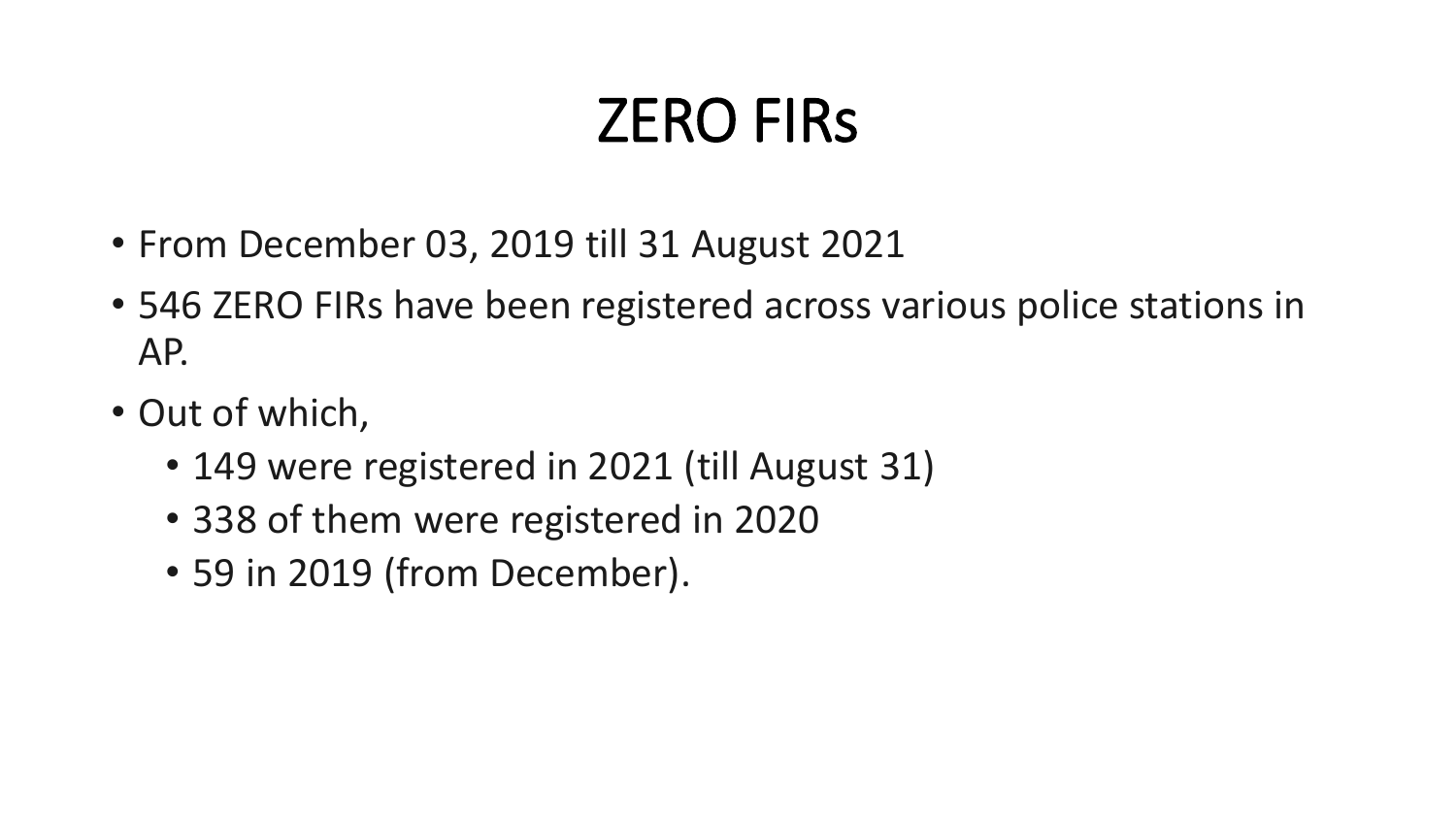- Minor cases are dealt at POCSO Courts
- Major: In regular courts
	- Challenges
	- COVID No courts, delayed hearings
	- Special courts not yet initiated as the Act is not yet passed in The Parliament

More clarity in POCSO Law also